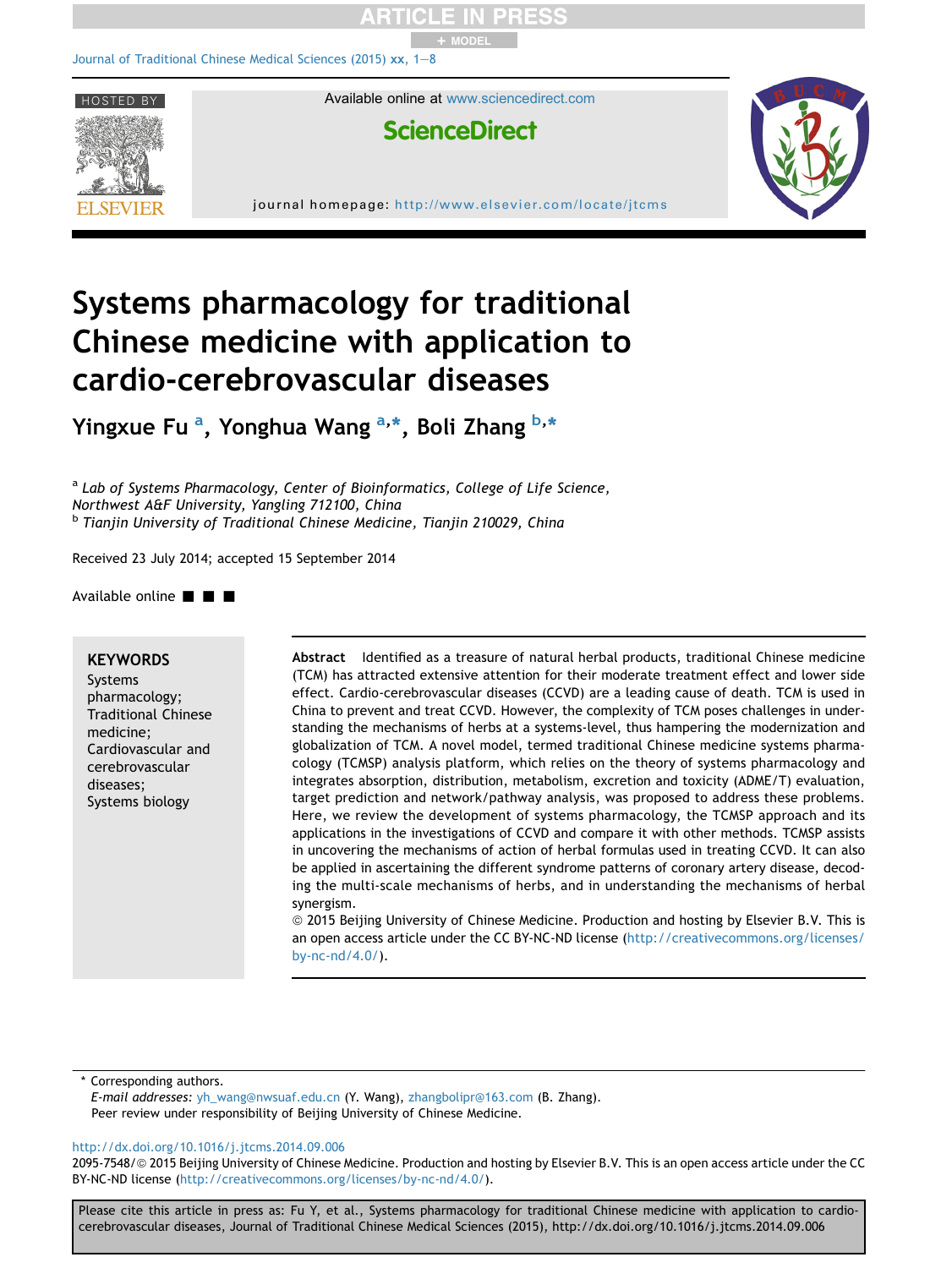#### Introduction

Cardiovascular and cerebrovascular diseases (CCVD), including thrombosis, stroke, myocardial infarction, coronary heart disease, and high blood pressure, continue to pose a threat to human health. In 2008, approximately 17.3 million people died of cardiovascular diseases worldwide, of which an estimated 7.3 million deaths were due to coronary heart disease and 6.2 million deaths were due to stroke.<sup>[1](#page-6-0)</sup> Given the high incidence and high mortality of CCVD, seeking feasible prevention and treatment strategies is highly imperative and critical to human health. Conventional drug therapies include blood pressure-lowering medications, such as diuretics, angiotensin-converting enzyme (ACE) inhibitors or beta blockers, blood-thinning medications (to reduce platelet aggregation), cholesterollowering medications, and/or anti-arrhythmic medica-tions.<sup>[2](#page-6-0)</sup> Although these drugs have played great therapeutic roles, most produce unwanted side effect, such as flushing, fatigue, shortness of breath, headache, dizziness from some antihypertensives, $3$  as well as rhabdomyolysis and hepatic diseases from hypolipidemic agents.<sup>[4](#page-6-0)</sup>

Traditional Chinese medicine (TCM) has attracted extensive attention for its ability to treat complex diseases due to its moderate treatment effect and lower side effect. There is growing recognition in the West that TCM, characterized by multiple compounds and multiple biological targets, is more effective than single drug remedies, especially for the treatment of complex chronic disorders such as schizophrenia, depression, diabetes, as well as cardiovascular diseases.<sup>[5](#page-6-0)</sup> Despite the empirical efficacy and safety of TCM, there is still a lack of appropriate methods to explore the specific constituents in a particular herb when treating a disease and the biological factors that determine the herb's effectiveness.

Traditional pharmacology regards the cellular and tissue/organ-level systems as a black box, thus leading to a lack of mechanistic understanding of drug actions (pharmacodynamics) and the failure in clinical trials of most new drugs. Lack of drug mechanism understanding also means the inability to predict the adverse effects of drug, which has led to the withdrawal of or tight restrictions on the use of many drugs.<sup>[6](#page-6-0)</sup> Systems pharmacology has emerged as a powerful tool to overcome these limitations by applying systems biology principles to the pharmacology field. It aims to reveal the dynamic interactions between drugs and the biological system as a whole, rather than individual constituents. Since there is some correlation between systems pharmacology and TCM, systems pharmacology strategies have been increasingly applied to explore the functional mechanism of TCM for the treatment of CCVD. This in turn has facilitated the discovery of novel effective drugs.

In this review, we present an overview of systems pharmacology including its definition, characteristics, methods, and applications, as well as procedures to integrate it with current TCM research. Latest advances and application to CCVD are discussed to provide a new strategy to guide clinical studies, as well as to determine the risk of adverse drug effect for better treatment and control of complex diseases. Challenges and future directions in this field are also discussed.

#### Traditional Chinese medicine systems pharmacology (TCMSP) analysis platform

To fully understand drug pharmacodynamics, which in essence reveals how complex diseases emerge, a quantitative systems-level perspective is needed. $8$  The field of systems pharmacology has made enormous progress in addressing drug action at the organ and organism levels. Systems pharmacology utilizes the concepts of systems biology to reveal pharmaceutical actions and guide drug discovery. Principal approaches for systems pharmacology include information integration of omics data sets, computer modeling, data analyses that focus on network analysis, and a direct experimental approach.

For centuries, herbal medicines have been used for health maintenance by every culture around the world. TCM is the only ethnomedicine with an unparalleled number of herbal formulas  $-$  nearly 50 000.<sup>[9](#page-6-0)</sup> The diversity of components in each formula limits not only the extraction of the active ingredients of the herbs, but also the analyses of their pharmacologic mechanisms, and the identification of potential targets of the chemical constituents. To meet this challenge, a comprehensive systems-based approach that can simultaneously prioritize all active ingredients and their targets in the crude drug is needed.

Traditional Chinese medicine systems pharmacology (TCMSP) analysis platform is a set of novel and innovative approaches that has been proposed to develop a methodology for screening active herbal constituents, identifying drug targets, and investigating the relationship between active constituents and diseases.<sup>[10](#page-6-0)</sup> Using this platform, a fundamental pharmacokinetics-pharmacodynamics theory for TCM can be constructed. The core of TCMSP is a series of integrated mathematical and computational models that are applied to efficiently explore the interactions among different elements (herbal compounds, drug targets, cells, tissues) and to reveal the functional mechanism of TCM theories. Its ultimate goal is to facilitate drug discovery and development as well as disease prevention and treatment.

Construction of the TCMSP framework begins with largescale data mining from the literature and various databases to collect chemical, genomic and pharmacologic information on herbs and their corresponding constituents, followed by statistical analyses of the information ([Fig. 1](#page-2-0)). To screen the promising active components, in silico models are established to predict the absorption, distribution, metabolism, excretion, and toxicity (ADME/T) properties of the chemicals. Then drug targeting, performed by applying an integrated model, is used to predict the multiple com-pound-protein interactions.<sup>[11](#page-6-0)</sup> The interactions are then verified by other databases, the literature, and/or molecular dynamics simulations. Finally, the networks, including drug-target, drug-pathway, and drug-disease are generated and analyzed to form herb-disease-organism associations.<sup>[12](#page-6-0)</sup>

#### ADME/T evaluations

ADME/T evaluations of drugs are critical procedures in drug discovery and development. The past years have witnessed advances in combinatorial chemistry and high throughput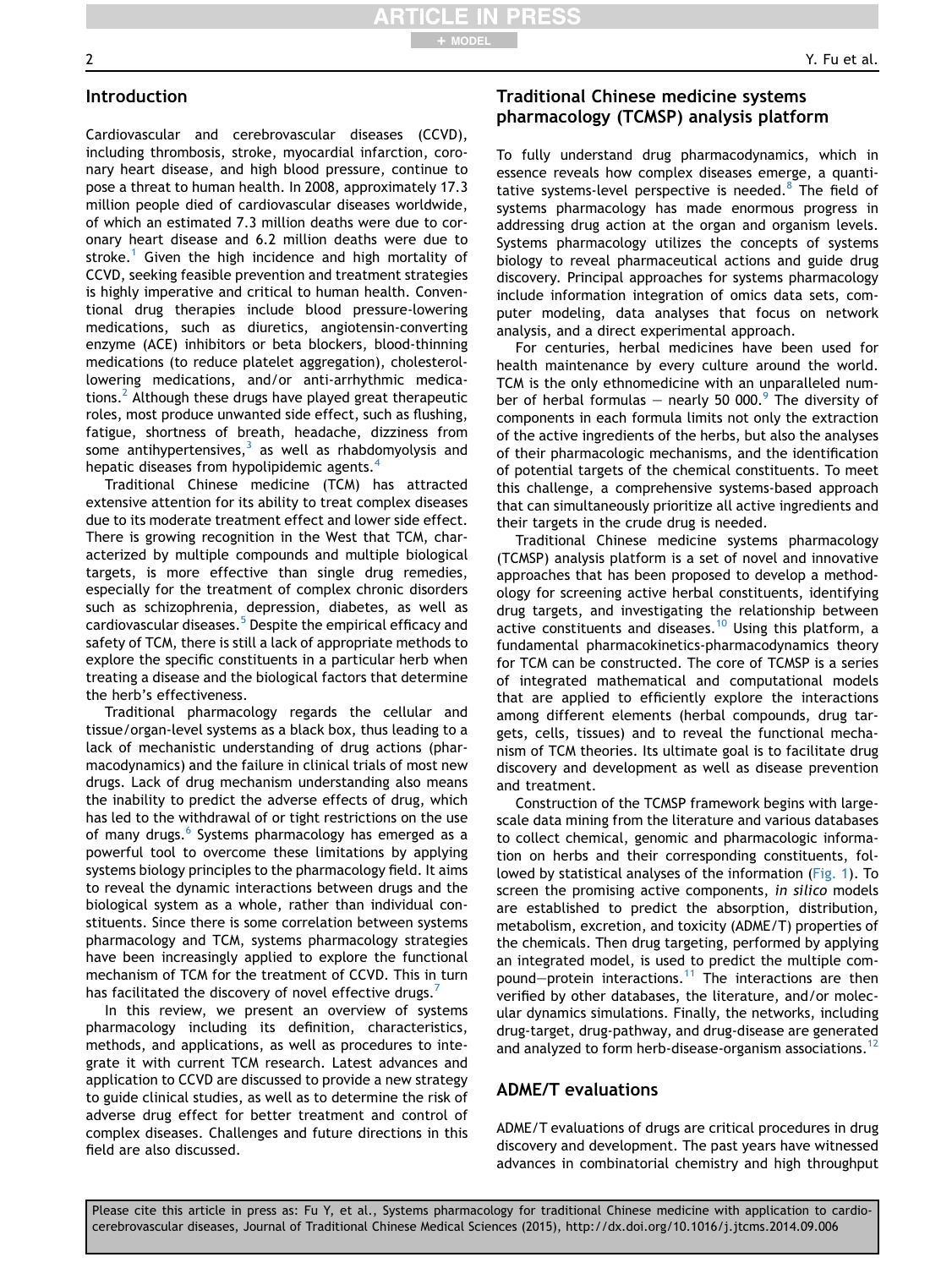<span id="page-2-0"></span>

medicinal chemistry software, which can screen large numbers of compounds.<sup>[13](#page-6-0)</sup> A typical example is Chinese herbs, many of which contain up to 50 species and thousands of chemical compounds, but only a few compounds exhibit favorable ADME/T properties with potential bio-logical effect.<sup>[14](#page-6-0)</sup> Hence, there is an urgent demand for ADME/T assessment of the effect or risks of these herbal ingredients on the human body. However, ADME/T screening and analysis of bioactive components remain challenging because conventional experimental approaches involving separation, purification, and structure elucidation must still be used to obtain ADME/T properties of drugs.<sup>[7,15](#page-6-0)</sup> These processes are time-consuming, laborious, and costly, and as such are limited in scope.

With the increase in computer processing power, in silico methods are being successfully applied to ADME/T prediction for drugs.<sup>[16,17](#page-6-0)</sup> In silico ADME/T prediction is composed of molecular modeling and data derived modeling (data modeling).<sup>[18](#page-6-0)–[20](#page-6-0)</sup> Data modeling methods are used to efficaciously screen crucial compounds in herbs. $21-24$  $21-24$  $21-24$  One model is the human oral bioavailability (OB) prediction expert system, $25$  which integrates P-glycoprotein (P-gp) and cytochrome P450s into the construction of QSAR modeling based on hundreds of structurally diverse drugs and drug-like molecules. OB is defined as the rate and extent to which the active ingredient or active moiety is absorbed from a drug product and becomes available at the site of action. $25$  As a subcategory of absorption, OB is one of the most common pharmacokinetic parameters in drug screening cascades, since the main reason for stopping further development of drug candidates is often the low and highly variable bioavailability of potential drugs. $25$  The blood brain barrier (BBB), which separates the brain and central nervous system (CNS) from the bloodstream, is also an important factor of concern in designing drug molecules. In silico prediction of a compound's ability to cross the BBB will contribute to the screening of efficient small molecules for treating brain diseases. $26,27$  Other important ADMErelated properties, such as Caco-2 permeability and Lipinski's rule of five (MW, AlogP, TPSA, Hdon, Hacc), have also been applied to active compound screening of herbal medicines. Several in silico models have been developed for the enzyme kinetics of cytochrome P450 3A4 (CYP3A4)<sup>[28](#page-6-0)</sup> and for predicting substrates and inhibitors of P-glycopro-tein<sup>[29](#page-6-0)</sup> as well as toxicity of drugs.

#### Target fishing

Target fishing is a useful tool to predict and validate drug targets and toxin targets and to detect drug-target interactions. However, even when the number of original herbal compounds has been significantly reduced, the work involved is still labor intensive due to the diversity of targets for each component and the fact that a single protein may correspond to multiple components.<sup>[30](#page-6-0)</sup>

To tackle this problem, in silico target fishing is an emerging technology $31,32$  for predicting the biological targets of compounds on the basis of chemical structure through the use of information from existing biologically annotated chemical databases. Though public databases have been established to store drug-target interactions, including DrugBank,  $33$  Matador,  $34$  STITCH,  $35$  and KEGG DRUG,  $36$  the interacting targets of the majority of small molecules remain unknown, especially targets for natural products extracted from Chinese herbs.

Currently, the most widely used target prediction methods are based on structure, ligand, and text-mining. Ligand-based methods (LBM) compare candidate ligands with known drugs of a target protein to find new compounds using statistical tools. $37$  Performance of LBM relies on the number of known active molecules for a target. A drawback of LBM is that it has difficulty in identifying drugs with novel structural scaffolds that differ from the reference molecules. Structure-based methods, such as molecule docking, are constrained by available crystallographic structures of the target. Text mining, on the other hand, can uncover information that already exists in the literature but has been missed. But the inability to detect new biologic findings and the redundancy of the compound and gene names in the literature have hampered the efficiency of text mining approach.<sup>[38](#page-7-0)</sup> In addition, a chemogenomics-guided target-ligand approach combines the ligand chemical space, target space and the currently known drug-target networks information to construct a complex forecast system, with purpose of predicting the ligands or targets for a given ligand or target without prior attempts to define a special set of similar receptors or ligands.<sup>[39](#page-7-0)</sup> Previously, we have also constructed a systematic prediction model, which efficiently integrated chemical, genomic, and pharmacologic information on a large scale, supported by heterogeneous biologic data. This model has been successfully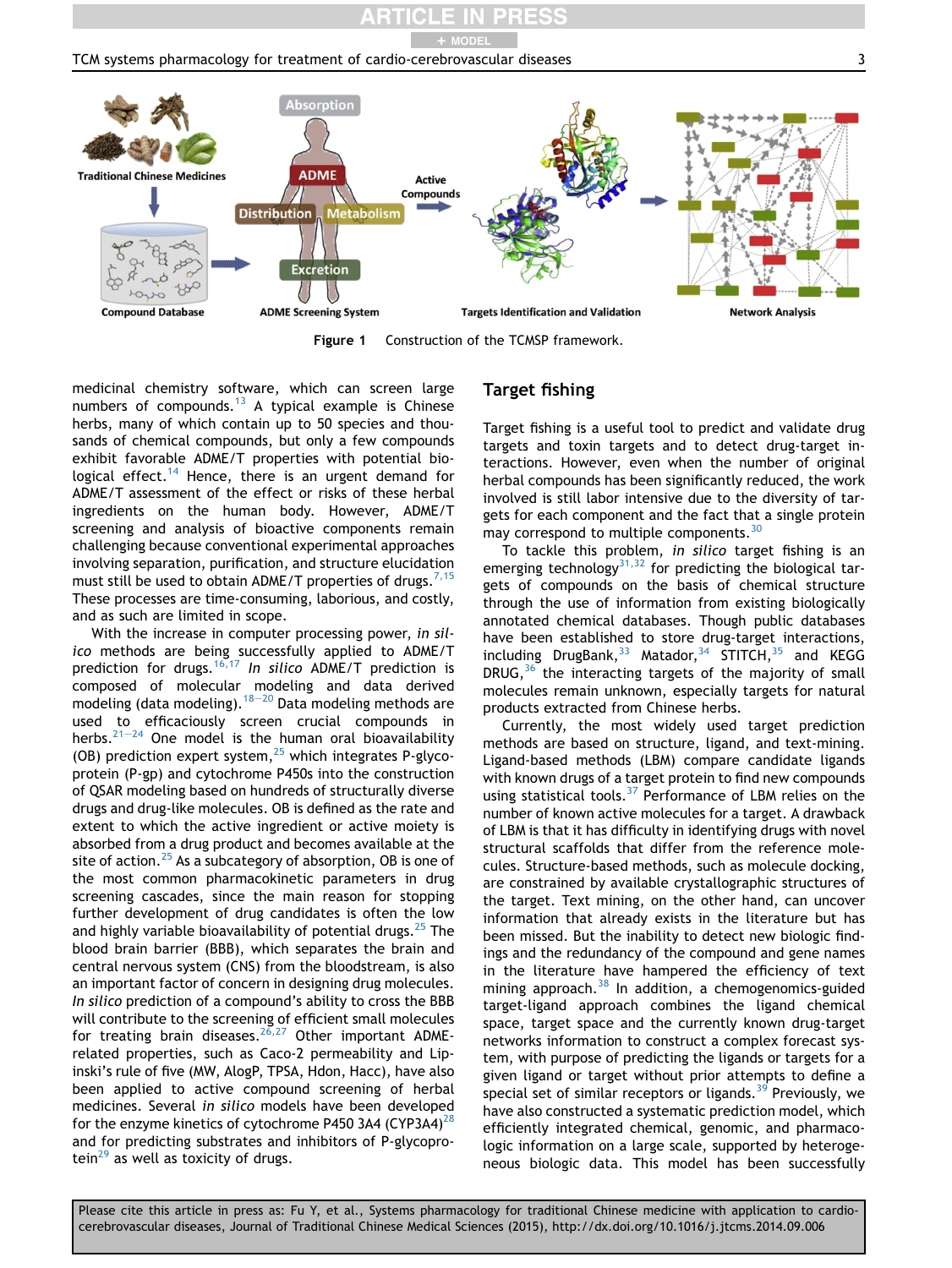applied to the prediction of the targets of active com-pounds in herbal medicines.<sup>[11](#page-6-0)</sup>

+ MODEL

#### Network analysis

Advances in genomics, biochemistry, molecular and cell biology, and physiology have allowed initial glimpses of the complexity of human biology at the atomic/molecular, cellular and tissue, organ, and organismal levels. Network analysis is a useful approach for multi-scale understanding of the organization of interactions among the components of a system.<sup>[6](#page-6-0)</sup> Network analysis can be used to reveal the associations between topology structures and biological functions at each level and interactions between levels that come into being organ- and organismal-level functions. Understanding the specific functional connections between multi-scales of organization contributes to the interpretation of how drugs interact with molecular targets and how their initial effects at the cellular level produce therapeutic or adverse effects at the final organ and organismal levels.<sup>[6](#page-6-0)</sup>

In this context, from a network perspective, network pharmacology aims to investigate drug intervention or effect to address the synergism of multicomponent drugs and to screen and develop highly efficient and low toxicity multi-target drugs.[40,41](#page-7-0) Network pharmacology is consistent with Chinese herbal medicines and has been successfully applied to discovering effective components and elucidating the pharmacologic mechanisms of herbs. $42$  Thus, it offers a new framework for drug discovery by attacking the pathology network at the systems level rather than by focusing on individual components. Limitations of this approach include the integrity and accuracy of existing data, as well as the insufficient experimental validations of the constructed model. Nevertheless, interesting findings have been reported, showing that through network analysis, topologic properties are bridged with functional features of herb-disease connections, thus elucidating therapies and serving as a guide for drug application.  $43,44$ 

#### Application of TCMSP to CCVD

CCVD is a series of disease caused by many factors, including genetic, physical/chemical, environmental, and psychologic.[7](#page-6-0) In China, CCVD has been treated with herbs or herbal combinations for many years. Two such remedies are Compound Danshen Formula (CDF) and Radix Curcumae Formula (RCF). However, the underlying mechanisms of the herbs and formulas remain unknown. This has greatly hampered their modernization and globalization. These two formulas are comprised of multiple herbs and have great advantage over single agents, which may not be able to surmount the inherent characteristics of the disease system they are intended to treat. Studies using TCMSP have attempted to predict the potential targets of the herbs in the formulas and uncover the mechanisms of action of the active ingredients,  $7,14$  so as to give novel pos-sibility on how to treat CCVD. For example, Wang et al.<sup>[45](#page-7-0)</sup> applied systems biology to understanding the pharmacologic synergy in CCVD herbal formulas and discovered potent drug/herb combinations that are individually subtherapeutic. Zhou and Wang<sup>24</sup> used systems pharmacology to dissect the different TCM patterns of coronary artery disease (CAD) to explore combining Chinese herbs with pharmaceutical drugs to treat CCVD. Other studies have also attempted to decode the multi-level mechanisms of herbs for treatment and prevention of stroke. $46,47$  Thus, application of TCMSP to CCVD may provide new perspective on the management of CCVD (Fig. 2).

#### Chinese herbal formulas for CCVD treatment

Traditional Chinese herbal formulas (fu fang, or fang ji) have been used in China for millennia and are typically comprised of several herbs. Rather than an arbitrary combination of herbs, they are prescribed based on TCM theory, specifically the hierarchy principle of chief, deputy, assis-tant, and envoy (jun, chen, zuo, shi)<sup>[48,49](#page-7-0)</sup> and follow the rule of drug compatibility and combination. Several TCM formulas, such as CDF and RCF, have been extensively implemented in the treatment of CCVD with beneficial effects.

CDF is listed in the Pharmacopoeia of the People's Republic of China (PPRC).<sup>[50](#page-7-0)</sup> The formula is comprised primarily of three ingredients: salvia (Salvia miltiorrhiza Bge.), notoginseng root (Panax notoginseng (Burk.)), and borneol (Borneolum; crystallized resin and volatile oil of Cinnamomum camphora (L.) J. Presl), at a ratio of 4[50](#page-7-0):141:8 (grams).<sup>50</sup> Clinical studies have shown desirable pharmacologic effect of CDF on CCVD, including dilating coronary vessels (which increases coronary flow rate) and activating superoxide dismutase. $51-53$  $51-53$  $51-53$  Studies have also shed light on the underlying molecular mechanisms of CDF. For example, a network pharmacology study of major active compounds of CDF found that tanshinone IIA, salvianolic acid B, protocatechuic aldehyde, danshensu, cryptotanshinone, notoginsenoside  $R_1$ , ginsenoside  $R_{11}$ , ginsenoside  $Rb_1$ , and borneol could modulate dozens of CCVD-associated genes that correspond to different dis-eases, which suggests new potential indications of CDF.<sup>[54](#page-7-0)</sup> Zhang et al. $55$  used metabolomics to investigate the therapeutic and synergistic effect of three major active ingredients (tanshinone IIA (T), salvianolic acid B (S) and ginsenoside  $Rb_1$  (G)) of CDF in the rat model of myocardial ischemia (MI). Results suggested that TSG has nearly equal



Figure 2 Application of TCMSP to CCVD mechanism and management.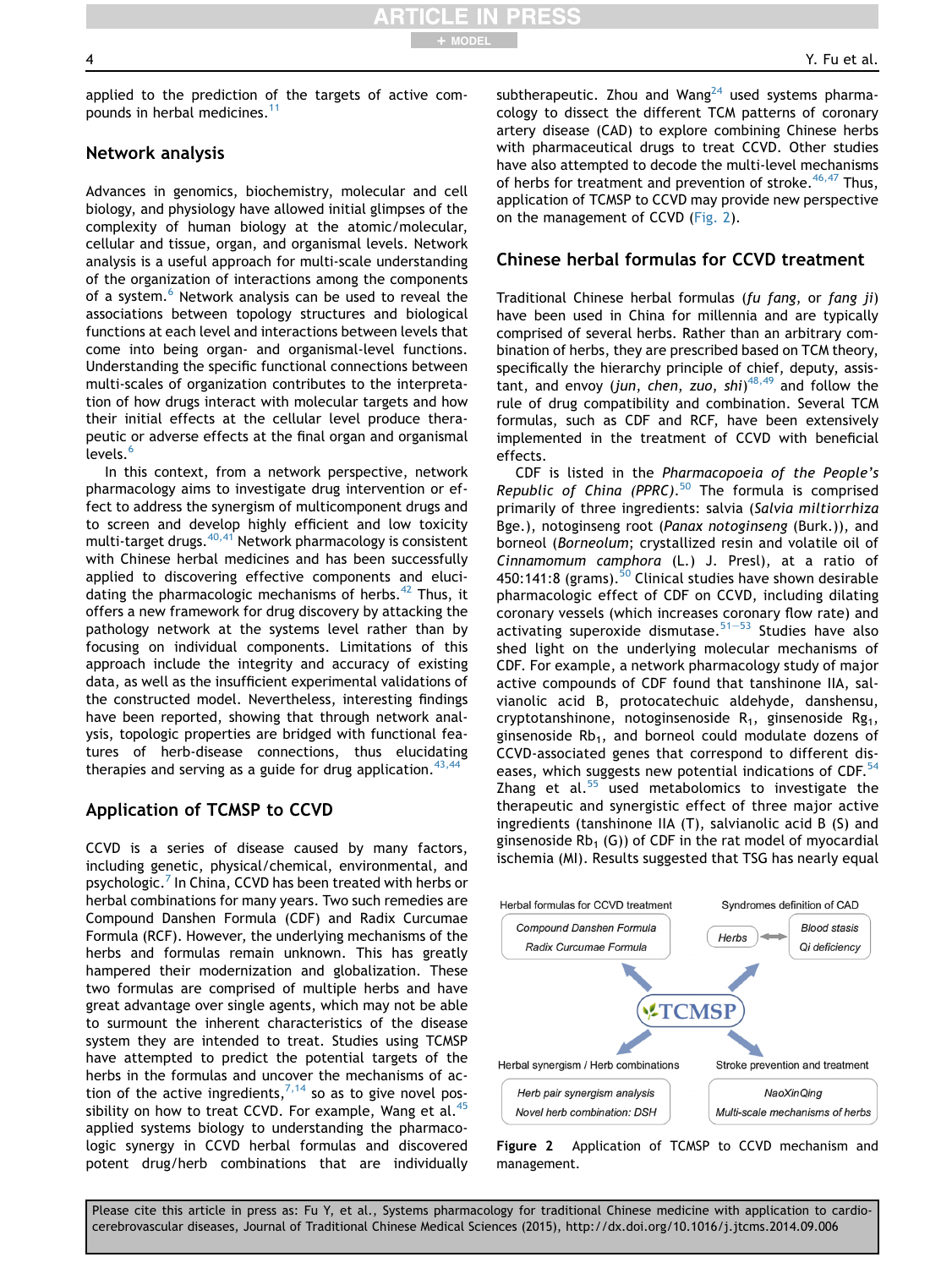#### TCM systems pharmacology for treatment of cardio-cerebrovascular diseases 5

therapeutic effect on MI as the formula itself, and has a more stable regulated action on several specific metabo-lites than a single compound alone.<sup>[55](#page-7-0)</sup> Limitation of these studies is that they only focused on a portion of the active ingredients and were not able to provide a systems-level understanding of how the diverse chemical components in CDF contribute to the overall pharmacologic effect of the herbs on CCVD. Under a systems pharmacology framework, we performed a high-throughput in silico screening and obtained a group of compounds from CDF that possess desirable pharmacodynamic and pharmacologic characteristics. These compounds and corresponding protein targets were further used to search against biologic databases, such as compound-target associations, compound-pathway connections, and disease-target interactions for reconstructing biologically meaningful net-works for CDF.<sup>[14](#page-6-0)</sup>

RCF is another formula listed in PPCR.<sup>[50](#page-7-0)</sup> It is comprised of four ingredients: curcuma tuber (Curcuma longa L.), cape jasmine fruit (Gardenia jasminoides Ellis), musk (Moschus; navel gland secretion of the musk deer), and borneol. RCF is another effective remedy that has been widely used in China to prevent CCVD.<sup>[56](#page-7-0)</sup> Animal and human studies have demonstrated that RCF acts directly on the central nervous system through the blood brain barrier to reduce brain injury and enhance functional recovery after traumatic brain injury (TBI) and stroke. TCMSP analysis identified dozens of bioactive ingredients in RCF and potential targets related to  $CCVD$ .<sup>[7](#page-6-0)</sup> Results indicate that curcuma tuber shares the most common targets with cape jasmine fruit, and fewer common targets with musk and borneol. Further integrated networking shows that curcuma tuber is the principal component in the prevention of CCVD and the three other ingredients serve as adjuvants, synergistically assisting the effect of the principal component. These studies provide a clue for understanding the compatible mechanisms of complex prescriptions such as CDF and RCF and offer an alternative approach to investigate novel TCM formulas for CCVD treatment.

#### Exploration of syndrome definition of CAD

CAD is one of the most common CCVDs. CAD leads to sequelae such as myocardial infarction and heart failure and is the leading cause of mortality and disability world-wide.<sup>[57](#page-7-0)</sup> Conventional therapies for CAD are pharmaceutical drugs, lifestyle changes, surgery, and other interventions. TCM, on the other hand, combats CAD with thousands of herbal prescriptions as well as other traditional modalities.<sup>[58](#page-7-0)</sup>

TCM is substantially different from the reductionism approach of Western medicine. TCM uses a holistic approach and focuses on the aggregate observation of signs and symptoms to describe the patient's body as a whole, using patterns or syndromes (zheng).<sup>24</sup> In TCM, CAD can be classified into different TCM syndromes: blood stasis, qi deficiency, phlegm-turbidity, cold coagulation, yin deficiency, and yang deficiency,  $59$  of which the three main syndromes are blood stasis, qi deficiency, and phlegm-turbidity.<sup>[60](#page-7-0)</sup> Modern methods are being used to study CAD syndromes. Lu et al. $61$  applied SVM feature selection and

Bayesian network classifiers to proposing an in silico method to predict six syndromes of CAD, which may improve treatment.<sup>[61](#page-7-0)</sup> Shi et al.<sup>[62](#page-7-0)</sup> applied complex networking and chi-squared automatic interaction detector (CHAID) decision tree methodology to identify core TCM syndromes of CAD and established TCM syndrome identification modes of CAD based on biologic parameters. Wang et al.<sup>[63](#page-7-0)</sup> analyzed two-dimensional electrophoresis results of blood samples of CAD patients and found 10 inflammatory factor proteins associated with blood stasis syndrome. They also proposed an unsupervised pattern-discovery algorithm to detect the significantly associated patterns, which resulted in the discovery of the association between CAD syndrome and proteome.

In our work, we analyzed the underlying mechanism of different CAD syndromes (mainly the blood stasis and qi deficiency syndromes), by using systems pharmacology to explore the complicated disease-syndrome correlation and established a diagnostic process at microcosmic level.<sup>[24](#page-6-0)</sup> We found that herbs for eliminating blood stasis are capable of dilating blood vessels, improving microcirculation, reducing blood viscosity, and regulating blood lipids, while qienhancing herbs promote energy metabolism and antiinflammation. These studies bring perspective to the integration of TCM and Western medicine and the combination of TCM with Western drugs to form an integrative/alternative medicine for the treatment of complex diseases such as CAD.

#### Herbal synergy and new herb combinations for treating CAD

Empirical use and clinical trials have shown that several herbs combined in a single formula are more efficacious than single herbs.<sup>[64](#page-7-0)</sup> For instance, the pharmacologic effect of one herb as an ingredient of a single formula can be strengthened, extended, or its side effect suppressed by the other herbal ingredients. Thus, the therapeutic effect of multi-herb formulas likely arise from the synergistic ac-tions of the combined herbal ingredients.<sup>[65](#page-7-0)</sup> For example, it has been reported that saponins increase the absorption of corticosteroids and procyanidin B2 or hyperoside increases the solubility of hypericin.<sup>[66,67](#page-7-0)</sup> Several studies have focused on the underlying mechanisms of such multicomponent synergies associated with interacting targets, pathways, and diseases. In our work, we applied TCMSP to investigating the synergistic mechanisms of four widely used herbs for cardiovascular disease treatment: astragalus (Astragalus membranaceus), kudzu (Puerariae lobata (Willd.)), ophiopogon tuber (Ophiopogon japonicus (Thunb.) Ker-Gawl.), and salvia (Salvia miltiorrhiza Bge.).<sup>[45](#page-7-0)</sup> Results found that the structural properties of molecules in the four herbs had substantial differences and the interactions of individual compounds in each herb with target proteins may be different, although the pharmacologic properties of the four herbs were quite similar in the treatment of CVD. The actions of different herb pairs may show mutual enhancement to exert a complementary synergistic effect in different modes.

Another study also applied systems pharmacology to the discovery of new herb/drug combinations. Relevant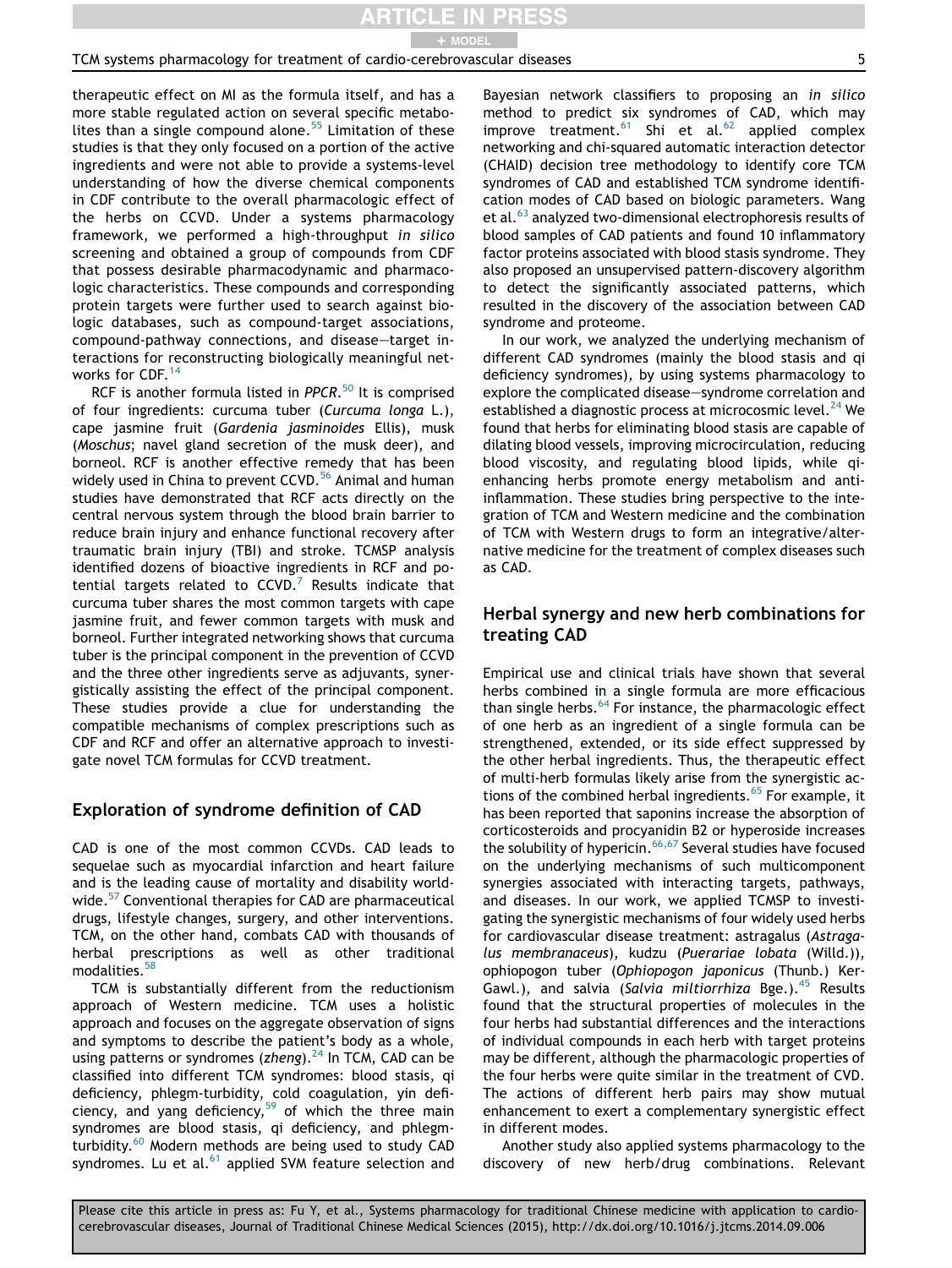pharmacologic information for CVD was collected and then CVD-associated target space was utilized to screen effec-tive herbal molecules.<sup>[68](#page-7-0)</sup> Biologic network analysis and experimental validation were then applied to discovering novel herb combinations. Experimental validation of one optimal herb combination Dan Shan Hong (DSH), which is comprised of salvia (Salvia miltiorrhiza Bge.), hawthorn fruit (Crataegus pinnatifida Bge.), and safflower (Carthamus tinctorius L.), showed that treatment with DSH improved myocardial function and mRNA expression levels of CVD-associated targets in the mouse model of myocar-dial infarction.<sup>[68](#page-7-0)</sup> Research such as the aforementioned not only deepen the understanding of the pharmacologic synergy in herbal medicines, but also strengthen the foundation for the rational discovery of potent drug/herb combinations.

#### Multi-scale mechanisms of herbs in stroke treatment and prevention

Stroke, also referred to as cerebrovascular accident (CVA), is the second most common cause of cerebrovascular death worldwide<sup>[69](#page-7-0)</sup> and can lead to irreversible neurologic damage or even death. Each year there are around 16 million persons who have first-ever strokes and 6.2 million deaths due to stroke. $70$  Treatment and prevention with medication are not ideal due to diverse risk factors, such as old age, hypertension, previous stroke or transient ischemic attack, diabetes, hyperlipidemia, smoking, and atrial fibrillation.<sup>[71](#page-7-0)</sup> The gains in molecular neuroscience have resulted in life-saving therapies. Nevertheless, the demand for continued development of pharmacologic treatment of stroke remains urgent. For example, intravenous thrombolytic therapy with recombinant tissue plasminogen activator (rtPA) has been demonstrated to be an effective treatment for ischemic stroke. But its application is limited in that it can only be applied within  $3-4.5$  h of ischemic stroke onset, and it cannot benefit hemorrhagic stroke patients. Thus, rtPA therapy is limited to only  $1\%-2\%$  of all stroke patients. $^{72}$  $^{72}$  $^{72}$  Thus, there are still very few effective biomedical interventions available for the majority of stroke patients.

In China, however, a large number of herbs have been used to treat stroke. Representative herbs include salvia (Salvia miltiorrhiza Bge.), gingko leaf (Ginkgo biloba L.), ephedra (Ephedra sinica Stapf.), and lifeflower (Erigeron breviscapus (Vant.) Hand.-Mazz.). Some of these herbs or their related products have been shown to have desirable pharmacologic activities for stroke treatment, such as possession of neuroprotective effect, or the ability to dilate cerebrovascular vessels to improve brain microcirculation, inhibit platelet aggregation, as well as augment hypoxia tolerance of brain cells.<sup>73,74</sup> Other studies have also been carried out to explore the molecular mechanisms of antistroke herbs. For example, Bei et al. $47$  revealed the underlying mechanism of the TCM drug Nao Xin Qing (NXQ), an extraction from the leaves of Japanese persimmon (Diospyros kaki L. Dispryosl and Ebenceae). NXQ was found to be capable of alleviating cell injury and apoptosis in vitro and improving redox imbalance in cells under exposure of H<sub>2</sub>O<sub>2</sub>. Sucher's work on 58 TCM herbs for stroke revealed that by binding to different molecular targets the drugs exert functions in signaling pathways involved in N-methyl-D-aspartate (NMDA) receptor-mediated neuronal injury and death. In addition, the purification of those single chemical compounds from TCM interacting with these targets was also performed. $^{72}$  $^{72}$  $^{72}$ 

Recently, using a combined modified systemspharmacology method with pathway analysis, we were able to dissect the multi-scale mechanisms of several antistroke herbal medicines to improve the management of cerebral stroke.[46](#page-7-0) A list of medicinal herbs that exhibited notable correlations with stroke was obtained by largescale text mining of the PubMed database. Results showed that anti-stroke herbal medicines could produce anti-inflammation, anti-oxidant, and anti-apoptosis effect against ischemic brain damage, and exert lipid-lowering, anti-diabetic, anti-thrombotic, and antiplatelet effect and simultaneously target several related pathways, thus exhibiting potential therapeutic benefits in stroke treat-ment and prevention.<sup>[46](#page-7-0)</sup>

#### Discussion and conclusions

Traditional Chinese herbs hold great promise for treating and preventing complex diseases in an integrative and holistic way. However, understanding the pharmacologic mechanisms of herbs at a systems-level remains a challenge. The new field of systems pharmacology, which focuses on the quantitative analysis of the dynamic interactions between drugs and a biological organism, has brought hope in meeting this challenge. Based on the theory of systems pharmacology, we proposed the concept of traditional Chinese medicine systems pharmacology, and constructed a novel model for the study of herbal drugs, their targets and effect, which not only involves the application of systems biology approaches, but also is integrated with pharmacokinetic and pharmacodynamic evaluations. Application of TCMSP to CCVD research will help uncover the mechanisms of action of herbal formulas used to treat and prevent cardio-cerebrovascular diseases, and to exploring the syndrome types of coronary artery disease, as well as to understanding the mechanisms of herbal synergism.

In current drug discovery and drug development, network pharmacology is a cutting-edge field. Its studies emphasize the paradigm shift from "one target, one drug" to "network target, multicomponent therapeutics" high-lighting a holistic thinking which is also shared by TCM.<sup>[75](#page-7-0)</sup> Applying network pharmacology to Chinese herbal research may give impetus to the discovery of bioactive ingredients and endogenous/exogenous biomarkers, and in revealing mechanisms of action and exploring the scientific basis of numerous Chinese herbs and herbal formulas. However, network pharmacology falls short in its ability to investigate drug metabolism, pharmacokinetics, and toxicity of herbs. Systems pharmacology, integrating ADME/ T evaluation and pathway/network analyses, makes up for network pharmacology's shortcomings.

When challenged by pressure to develop new drugs as rapidly as possible, conventional methods usually fail. This can be attributed partly to the lack of understanding of the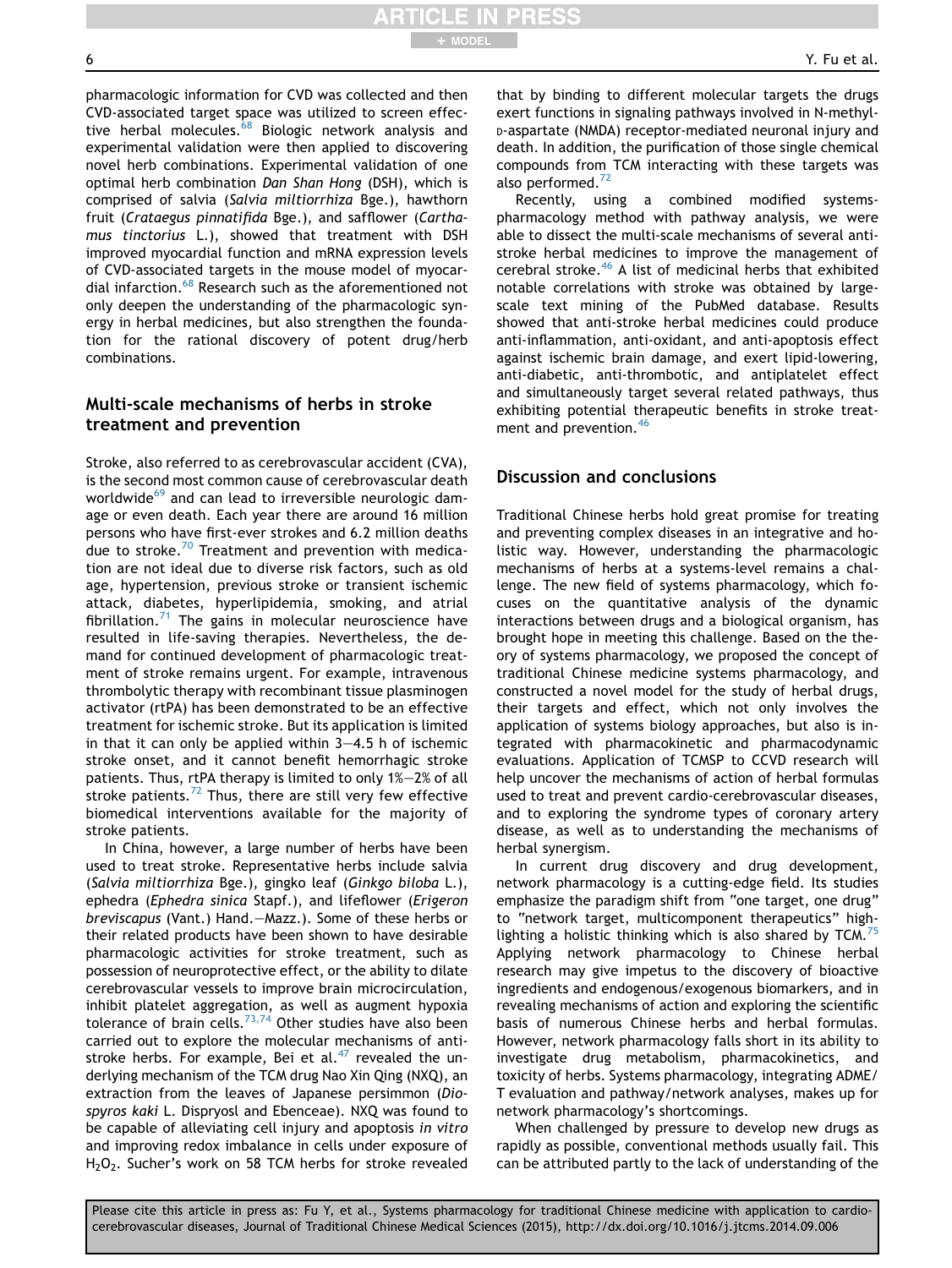+ MODEL

#### <span id="page-6-0"></span>TCM systems pharmacology for treatment of cardio-cerebrovascular diseases 7

multi-scale mechanisms. TCMSP, on the other hand, has impacted the development and usage of herbal drugs. Thus, with the evolution of systems biology and medicine, the pace of drug development will gradually catch up with the explosion in scientific knowledge. In addition, continuous updating of the TCMSP analysis platform will raise the accuracy of the ADME/T virtual screening model, the compoundtarget interaction prediction model, and the integration of different levels of omics data and clinical information.

Looking to the future, TCMSP may also be applied to other complex diseases, such as rheumatoid arthritis, diabetes, and cancer. A strong research platform specializing in the pharmacologic mechanisms of the herbal medicines that treat these diseases, and combined application of systems pharmacology with modern scientific methods, such as the omics and informatics, will be a powerful tool to uncover the scientific value of Chinese herbal medicines, and to explore their application in new drug development. Such further investigations will undoubtedly facilitate the development, exploration, and exploitation of Chinese herbal medicine, as well as the modernization of TCM.

#### Acknowledgments

This work was supported by grants from Northwest A&F University (grant number No.: 201003), National Natural Science Foundation of China (#31170796 and #81373892) and the "973" program (#2013CB531800). The China Academy of Chinese Medical Sciences provided partial support (#ZZ0608).

#### References

- 1 World Health Organization. Deaths from cardiovascular diseases and diabetes. Geneva, Switzerland: World Health Organization; 2012. [http://www.who.int/topics/cardiovascular\\_](http://www.who.int/topics/cardiovascular_diseases/en/) [diseases/en/.](http://www.who.int/topics/cardiovascular_diseases/en/) Updated 2012. Accessed 20.06.14.
- 2 [Ridker PM, Libby P, Buring JE. Risk markers and the primary](http://refhub.elsevier.com/S2095-7548(15)00008-3/sref2) [prevention of cardiovascular disease. In: Mann DL, Zipes DP,](http://refhub.elsevier.com/S2095-7548(15)00008-3/sref2) [Libby P, Bonow RO, Braunwald E, eds.](http://refhub.elsevier.com/S2095-7548(15)00008-3/sref2) Braunwald's Heart [Disease: A Textbook of Cardiovascular Medicine](http://refhub.elsevier.com/S2095-7548(15)00008-3/sref2). 10th ed. [Philadelphia, PA: Elsevier Saunders; 2015:891](http://refhub.elsevier.com/S2095-7548(15)00008-3/sref2)-[933](http://refhub.elsevier.com/S2095-7548(15)00008-3/sref2).
- 3 [Toyoshima H, Takahashi K, Akera T. The impact of side effects](http://refhub.elsevier.com/S2095-7548(15)00008-3/sref3) [on hypertension management: a Japanese survey.](http://refhub.elsevier.com/S2095-7548(15)00008-3/sref3) Clin Ther. [1997;19:1458](http://refhub.elsevier.com/S2095-7548(15)00008-3/sref3)-[1469](http://refhub.elsevier.com/S2095-7548(15)00008-3/sref3).
- 4 [Sgro C, Escousse A. Side effects of fibrates \(except liver and](http://refhub.elsevier.com/S2095-7548(15)00008-3/sref4) muscle). Therapie. [1990;46:351](http://refhub.elsevier.com/S2095-7548(15)00008-3/sref4)-[354.](http://refhub.elsevier.com/S2095-7548(15)00008-3/sref4)
- 5 [Van der Greef J. Perspective: all systems go.](http://refhub.elsevier.com/S2095-7548(15)00008-3/sref5) Nature. 2011; [480:S87](http://refhub.elsevier.com/S2095-7548(15)00008-3/sref5)-[S87.](http://refhub.elsevier.com/S2095-7548(15)00008-3/sref5)
- 6 [Zhao S, Iyengar R. Systems pharmacology: network analysis to](http://refhub.elsevier.com/S2095-7548(15)00008-3/sref6) [identify multiscale mechanisms of drug action.](http://refhub.elsevier.com/S2095-7548(15)00008-3/sref6) Annu Rev [Pharmacol Toxicol.](http://refhub.elsevier.com/S2095-7548(15)00008-3/sref6) 2012;52:505-[521](http://refhub.elsevier.com/S2095-7548(15)00008-3/sref6).
- 7 [Tao W, Xu X, Wang X, et al. Network pharmacology-based](http://refhub.elsevier.com/S2095-7548(15)00008-3/sref7) [prediction of the active ingredients and potential targets of](http://refhub.elsevier.com/S2095-7548(15)00008-3/sref7) [Chinese herbal Radix Curcumae formula for application to](http://refhub.elsevier.com/S2095-7548(15)00008-3/sref7) [cardiovascular disease.](http://refhub.elsevier.com/S2095-7548(15)00008-3/sref7) J Ethnopharmacol. 2013;145:1-[10](http://refhub.elsevier.com/S2095-7548(15)00008-3/sref7).
- 8 [Berger SI, Iyengar R. Network analyses in systems pharma-](http://refhub.elsevier.com/S2095-7548(15)00008-3/sref8)cology. [Bioinformatics.](http://refhub.elsevier.com/S2095-7548(15)00008-3/sref8) 2009;25:2466-[2472](http://refhub.elsevier.com/S2095-7548(15)00008-3/sref8).
- 9 [Xue R, Fang Z, Zhang M, et al. TCMID: traditional Chinese](http://refhub.elsevier.com/S2095-7548(15)00008-3/sref9) [medicine integrative database for herb molecular mechanism](http://refhub.elsevier.com/S2095-7548(15)00008-3/sref9) analysis. [Nucleic Acids Res.](http://refhub.elsevier.com/S2095-7548(15)00008-3/sref9) 2013;41:D1089-[D1095](http://refhub.elsevier.com/S2095-7548(15)00008-3/sref9).
- 10 [Ru JL, Li P, Wang J, et al. TCMSP: a database of systems](http://refhub.elsevier.com/S2095-7548(15)00008-3/sref10) [pharmacology for drug discovery from herbal medicines.](http://refhub.elsevier.com/S2095-7548(15)00008-3/sref10) [J Cheminform.](http://refhub.elsevier.com/S2095-7548(15)00008-3/sref10) 2014;6:13.
- 11 [Yu H, Chen J, Xu X, et al. A systematic prediction of multiple](http://refhub.elsevier.com/S2095-7548(15)00008-3/sref11) [drug-target interactions from chemical, genomic, and phar](http://refhub.elsevier.com/S2095-7548(15)00008-3/sref11)[macological data.](http://refhub.elsevier.com/S2095-7548(15)00008-3/sref11) PLoS One. 2012;7:e37608.
- 12 [Huang C, Zheng C, Li Y, et al. Systems pharmacology in drug](http://refhub.elsevier.com/S2095-7548(15)00008-3/sref12) [discovery and therapeutic insight for herbal medicines.](http://refhub.elsevier.com/S2095-7548(15)00008-3/sref12) Brief Bioinform. [2013;15:710](http://refhub.elsevier.com/S2095-7548(15)00008-3/sref12)-[733](http://refhub.elsevier.com/S2095-7548(15)00008-3/sref12).
- 13 [O'Brien SE, de Groot MJ. Greater than the sum of its parts:](http://refhub.elsevier.com/S2095-7548(15)00008-3/sref13) [combining models for useful ADMET prediction.](http://refhub.elsevier.com/S2095-7548(15)00008-3/sref13) J Med Chem. [2005;48:1287](http://refhub.elsevier.com/S2095-7548(15)00008-3/sref13)-[1291](http://refhub.elsevier.com/S2095-7548(15)00008-3/sref13).
- 14 [Li X, Xu X, Wang J, et al. A system-level investigation into the](http://refhub.elsevier.com/S2095-7548(15)00008-3/sref14) [mechanisms of Chinese traditional medicine: compound](http://refhub.elsevier.com/S2095-7548(15)00008-3/sref14) [Danshen formula for cardiovascular disease treatment.](http://refhub.elsevier.com/S2095-7548(15)00008-3/sref14) PloS One. [2012;7:e43918.](http://refhub.elsevier.com/S2095-7548(15)00008-3/sref14)
- 15 [Ekins S, Waller CL, Swaan PW, et al. Progress in predicting](http://refhub.elsevier.com/S2095-7548(15)00008-3/sref15) [human ADME parameters in silico.](http://refhub.elsevier.com/S2095-7548(15)00008-3/sref15) J Pharmacol Toxicol Methods. [2000;44:251](http://refhub.elsevier.com/S2095-7548(15)00008-3/sref15)-[272.](http://refhub.elsevier.com/S2095-7548(15)00008-3/sref15)
- 16 [Hou T, Wang J. Structure-ADME relationship: still a long way to](http://refhub.elsevier.com/S2095-7548(15)00008-3/sref16) go? [Expert Opin Drug Metab Toxicol.](http://refhub.elsevier.com/S2095-7548(15)00008-3/sref16) 2008;4:759-[770.](http://refhub.elsevier.com/S2095-7548(15)00008-3/sref16)
- 17 [Hou T, Wang J, Zhang W, et al. Recent advances in computa](http://refhub.elsevier.com/S2095-7548(15)00008-3/sref17)[tional prediction of drug absorption and permeability in drug](http://refhub.elsevier.com/S2095-7548(15)00008-3/sref17) discovery. [Curr Med Chem.](http://refhub.elsevier.com/S2095-7548(15)00008-3/sref17) 2006;13:2653-[2667.](http://refhub.elsevier.com/S2095-7548(15)00008-3/sref17)
- 18 [Cheng F, Li W, Liu G, Tang Y. In silico ADMET prediction: recent](http://refhub.elsevier.com/S2095-7548(15)00008-3/sref18) [advances, current challenges and future trends.](http://refhub.elsevier.com/S2095-7548(15)00008-3/sref18) Curr Top Med Chem. [2013;13:1273](http://refhub.elsevier.com/S2095-7548(15)00008-3/sref18)-[1289](http://refhub.elsevier.com/S2095-7548(15)00008-3/sref18).
- 19 [Moroy G, Martiny VY, Vayer P, et al. Toward](http://refhub.elsevier.com/S2095-7548(15)00008-3/sref19) in silico structure[based ADMET prediction in drug discovery.](http://refhub.elsevier.com/S2095-7548(15)00008-3/sref19) Drug Discov Today. [2012;17:44](http://refhub.elsevier.com/S2095-7548(15)00008-3/sref19)-[55.](http://refhub.elsevier.com/S2095-7548(15)00008-3/sref19)
- 20 [Kirchmair J, Williamson MJ, Tyzack JD, et al. Computational](http://refhub.elsevier.com/S2095-7548(15)00008-3/sref20) [prediction of metabolism: sites, products, SAR, P450 enzyme](http://refhub.elsevier.com/S2095-7548(15)00008-3/sref20) [dynamics, and mechanisms.](http://refhub.elsevier.com/S2095-7548(15)00008-3/sref20) J Chem Inf Model. 2012;52:  $617 - 648.$  $617 - 648.$  $617 - 648.$  $617 - 648.$
- 21 [Zhou W, Huang C, Li Y, et al. A systematic identification of](http://refhub.elsevier.com/S2095-7548(15)00008-3/sref21) [multiple toxin](http://refhub.elsevier.com/S2095-7548(15)00008-3/sref21)-[target interactions based on chemical, genomic](http://refhub.elsevier.com/S2095-7548(15)00008-3/sref21) [and toxicological data.](http://refhub.elsevier.com/S2095-7548(15)00008-3/sref21) Toxicology. 2013;304:173-[184](http://refhub.elsevier.com/S2095-7548(15)00008-3/sref21).
- 22 [Liu H, Wang J, Zhou W, et al. Systems approaches and poly](http://refhub.elsevier.com/S2095-7548(15)00008-3/sref22)[pharmacology for drug discovery from herbal medicines: an](http://refhub.elsevier.com/S2095-7548(15)00008-3/sref22) [example using licorice.](http://refhub.elsevier.com/S2095-7548(15)00008-3/sref22) J Ethnopharmacol. 2013;146:773-[793.](http://refhub.elsevier.com/S2095-7548(15)00008-3/sref22)
- 23 [Liu J, Pei M, Zheng C, et al. A systems-pharmacology analysis](http://refhub.elsevier.com/S2095-7548(15)00008-3/sref23) [of herbal medicines used in health improvement treatment:](http://refhub.elsevier.com/S2095-7548(15)00008-3/sref23) [predicting potential new drugs and targets.](http://refhub.elsevier.com/S2095-7548(15)00008-3/sref23) Evid Based Com[plement Altern Med.](http://refhub.elsevier.com/S2095-7548(15)00008-3/sref23) 2013;2013:938764.
- 24 [Zhou W, Wang Y. A network-based analysis of the types of](http://refhub.elsevier.com/S2095-7548(15)00008-3/sref24) [coronary artery disease from traditional Chinese medicine](http://refhub.elsevier.com/S2095-7548(15)00008-3/sref24) [perspective: potential for therapeutics and drug discovery.](http://refhub.elsevier.com/S2095-7548(15)00008-3/sref24) [J Ethnopharmacol.](http://refhub.elsevier.com/S2095-7548(15)00008-3/sref24) 2014;151:66-[77.](http://refhub.elsevier.com/S2095-7548(15)00008-3/sref24)
- 25 [Xu X, Zhang W, Huang C, et al. A novel chemometric method](http://refhub.elsevier.com/S2095-7548(15)00008-3/sref25) [for the prediction of human oral bioavailability.](http://refhub.elsevier.com/S2095-7548(15)00008-3/sref25) Int J Mol Sci. [2012;13:6964](http://refhub.elsevier.com/S2095-7548(15)00008-3/sref25)-[6982](http://refhub.elsevier.com/S2095-7548(15)00008-3/sref25).
- 26 [Pardridge WM. Blood-brain barrier drug targeting: the future](http://refhub.elsevier.com/S2095-7548(15)00008-3/sref26) [of brain drug development.](http://refhub.elsevier.com/S2095-7548(15)00008-3/sref26) Mol Interv. 2003;3:90-[105, 151.](http://refhub.elsevier.com/S2095-7548(15)00008-3/sref26)
- 27 [Clark DE. In silico prediction of blood-brain barrier perme-](http://refhub.elsevier.com/S2095-7548(15)00008-3/sref27)ation. [Drug Discov Today.](http://refhub.elsevier.com/S2095-7548(15)00008-3/sref27) 2003;8:927-[933](http://refhub.elsevier.com/S2095-7548(15)00008-3/sref27).
- 28 [Wang YH, Li Y, Li YH, et al. Modeling km values using electro](http://refhub.elsevier.com/S2095-7548(15)00008-3/sref28)[topological state: substrates for cytochrome P450 3A4-medi-](http://refhub.elsevier.com/S2095-7548(15)00008-3/sref28)ated metabolism. [Bioorg Med Chem Lett.](http://refhub.elsevier.com/S2095-7548(15)00008-3/sref28) 2005;15:4076-[4084.](http://refhub.elsevier.com/S2095-7548(15)00008-3/sref28)
- 29 [Wang YH, Li Y, Yang SL, Yang L. Classification of substrates and](http://refhub.elsevier.com/S2095-7548(15)00008-3/sref29) [inhibitors of P-glycoprotein using unsupervised machine](http://refhub.elsevier.com/S2095-7548(15)00008-3/sref29) [learning approach.](http://refhub.elsevier.com/S2095-7548(15)00008-3/sref29) J Chem Inf Model. 2005;45:750-[757](http://refhub.elsevier.com/S2095-7548(15)00008-3/sref29).
- 30 [Young DW, Bender A, Hoyt J, et al. Integrating high-content](http://refhub.elsevier.com/S2095-7548(15)00008-3/sref30) [screening and ligand-target prediction to identify mechanism](http://refhub.elsevier.com/S2095-7548(15)00008-3/sref30) of action. [Nat Chem Biol.](http://refhub.elsevier.com/S2095-7548(15)00008-3/sref30) 2008;4:59-[68.](http://refhub.elsevier.com/S2095-7548(15)00008-3/sref30)
- 31 [Baker TB, McFall RM, Shoham V. Current status and future](http://refhub.elsevier.com/S2095-7548(15)00008-3/sref31) [prospects of clinical psychology: toward a scientifically prin](http://refhub.elsevier.com/S2095-7548(15)00008-3/sref31)[cipled approach to mental and behavioral health Care.](http://refhub.elsevier.com/S2095-7548(15)00008-3/sref31) Psychol [Sci Public Interest.](http://refhub.elsevier.com/S2095-7548(15)00008-3/sref31) 2009;9:67-[103.](http://refhub.elsevier.com/S2095-7548(15)00008-3/sref31)